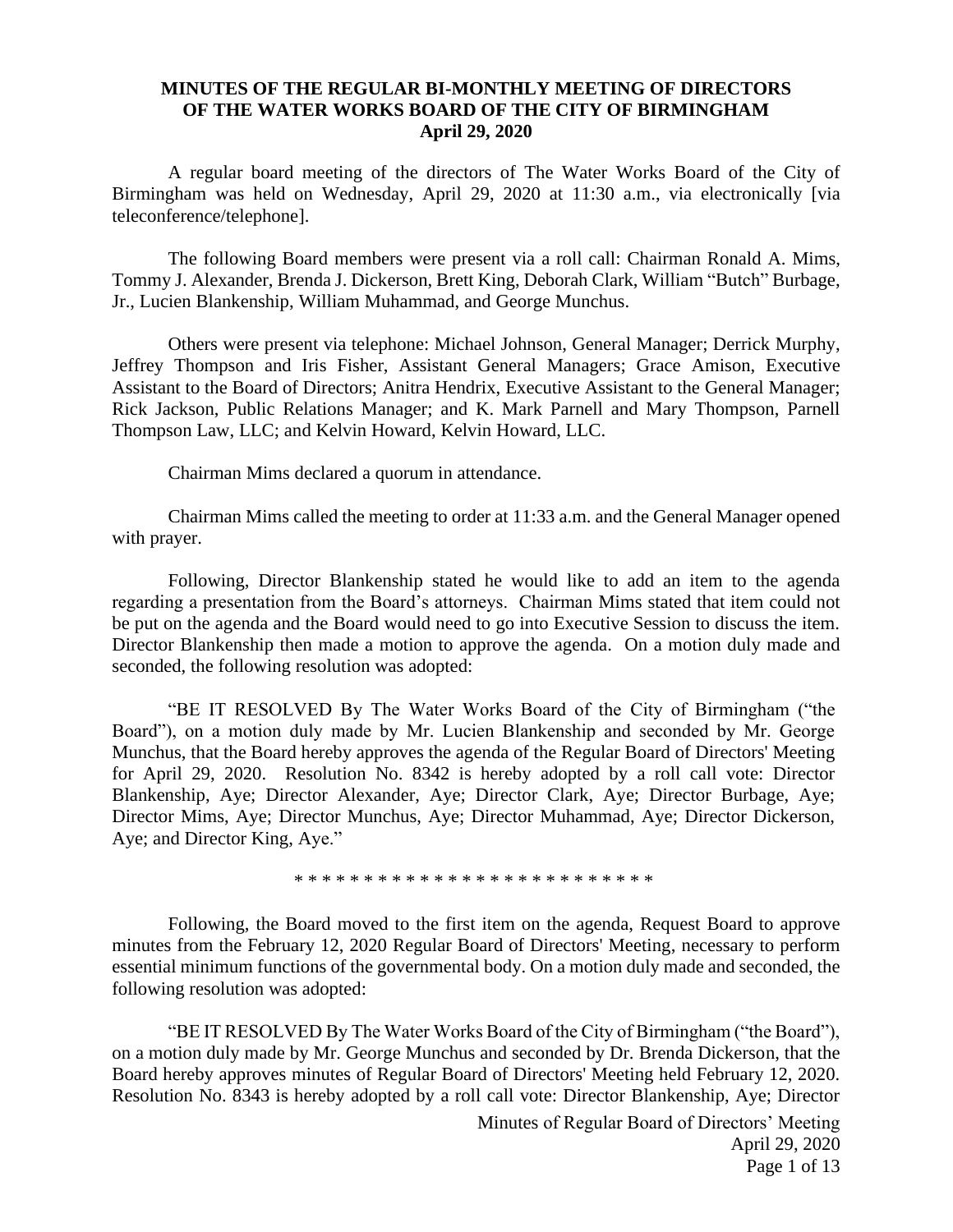Alexander, Aye; Director Clark, Aye; Director Burbage, Aye; Director Mims, Aye; Director Munchus, Aye; Director Muhammad, Aye; Director Dickerson, Aye; and Director King, Aye."

\* \* \* \* \* \* \* \* \* \* \* \* \* \* \* \* \* \* \* \* \* \* \* \* \* \*

Following, the Board moved to the second item on the agenda, Request Board to approve payments of invoices, necessary to perform essential minimum functions of the governmental body. Director Burbage questioned why the invoice from Parnell Thompson, LLC was not included on the agenda. Director Blankenship stated he requested said invoice to not be included on the agenda because there is additional information the Board needs. Director Burbage stated he disagreed and stated the invoice from the attorneys should be considered in a timely manner. Director Clark questioned how many times has ARCADIS, U.S., Inc. gone over budget in the past ten years and how has the Board addressed that. The General Manager stated he would get that information. Chairman Mims stated he received calls from Directors regarding Parnell Thompson's invoice and that invoice would be added to the agenda as item 2.4. A discussion then ensued. Director Alexander stated the invoice from Parnell Thompson was on the agenda and questioned why it was taken off. Director Blankenship stated the agenda for the meeting had been approved and he requested a vote be taken on the items before the Board. Chairman Mims stated the agenda is created by the Chairman and the General Manager. He indicated no item should be added or taken off the agenda unless it is done by those two parties. On a motion duly made and seconded, the following resolution was adopted:

"BE IT RESOLVED By The Water Works Board of the City of Birmingham ("the Board"), on a motion duly made by Mr. William Muhammad, and seconded by Dr. Brenda Dickerson, that the Board hereby authorizes staff to execute payment to the following:

| 2.1 | Dominick, Feld, Hyde, P. C.                                   |                                                                    |  |            |
|-----|---------------------------------------------------------------|--------------------------------------------------------------------|--|------------|
|     | 2.1.1                                                         | Other Benefit Plans (Longevity, Education, Etc.) performed         |  |            |
|     |                                                               | March 5, 2020 through March 20, 2020                               |  | 806.40     |
|     | 2.1.2                                                         | BWWB Pension Plan performed February 4, 2020 through               |  |            |
|     |                                                               | March 6, 2020                                                      |  | 872.00     |
| 2.2 | Raftelis Financial Consultants, Inc.                          |                                                                    |  |            |
|     |                                                               | For professional services related to Public Outreach Support, Bill |  |            |
|     | Frequency, Fire Protection Rate, and Miscellaneous Consulting |                                                                    |  |            |
|     | during March 2020                                             |                                                                    |  | 19,304.13  |
| 2.3 | ARCADIS, U.S., Inc.                                           |                                                                    |  |            |
|     | 2.3.1                                                         | For professional services rendered per January 2020's              |  |            |
|     |                                                               | Progress Report (January 2020)                                     |  | 268,036.80 |
|     | 2.3.2                                                         | For professional services rendered per February 2020's             |  |            |
|     |                                                               | Progress Report (February 2020)                                    |  | 315,442.37 |

Resolution No. 8344 is hereby adopted by a roll call vote: Director Blankenship, Aye; Director Alexander, No; Director Clark, Aye; Director Burbage, Aye; Director Mims, Aye; Director Munchus, Aye; Director Muhammad, Aye; Director Dickerson, Aye; and Director King, Abstain."

\* \* \* \* \* \* \* \* \* \* \* \* \* \* \* \* \* \* \* \* \* \* \* \* \*

Minutes of Regular Board of Directors' Meeting April 29, 2020 Page 2 of 13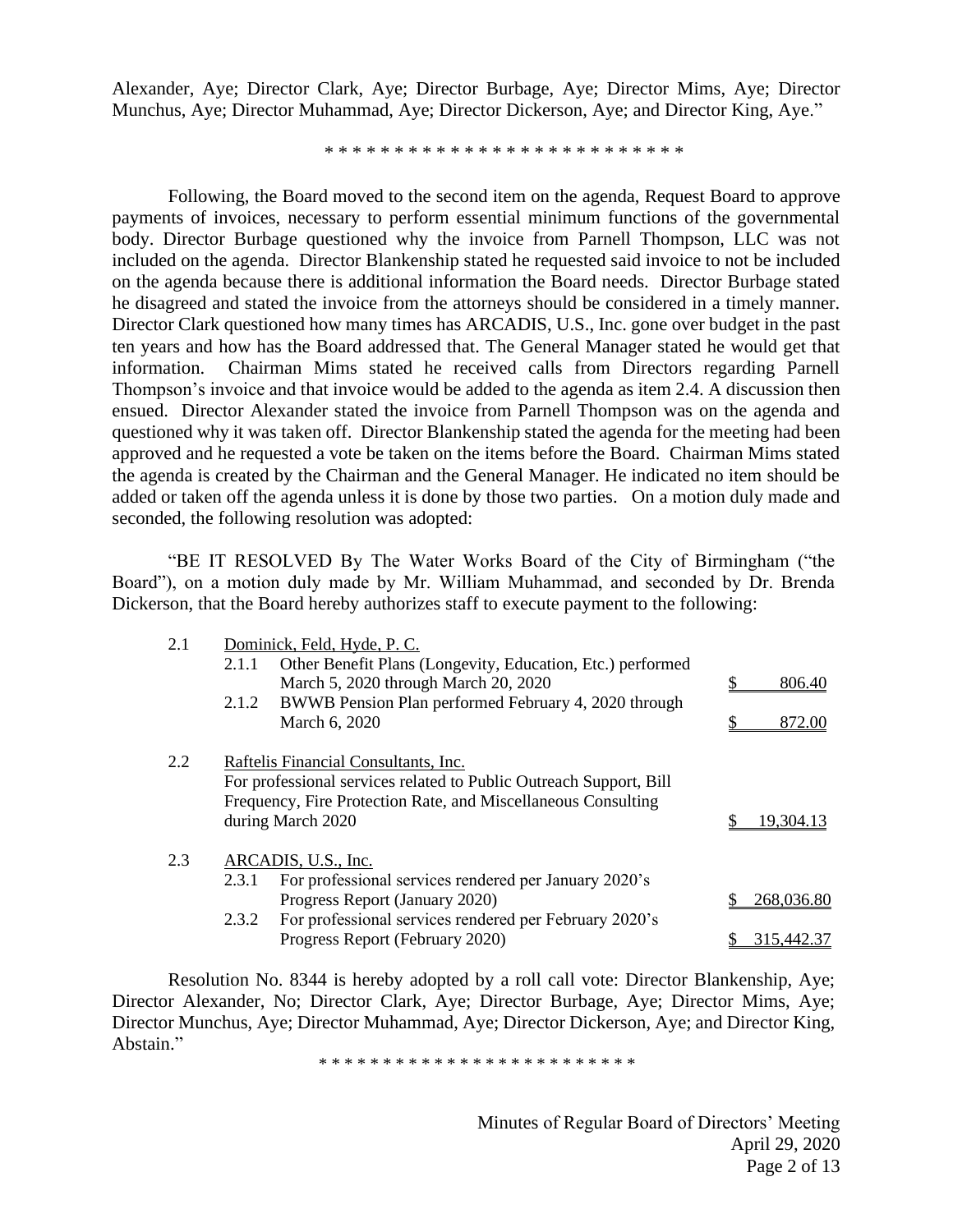Following, the Board moved to the third item on the agenda, Request Board to award bids on the following; necessary to perform essential minimum functions of the governmental body. The board voted separately on agenda items 3.1 and 3.2. Director Muhammad questioned the total amount of pipe that would be replaced. Assistant General Manager Murphy stated three thousand feet of pipe would be replaced. On a motion duly made and seconded, the following resolutions were adopted:

"BE IT RESOLVED By The Water Works Board of the City of Birmingham ("the Board"), on a motion duly made by Mr. William Muhammad, and seconded by Mr. George Munchus, that the Board hereby authorizes staff to award bids on the following:

3.1 Willoughby Contracting Company, Inc., the lowest responsible and responsive bidder, for the replacement of approximately 3,360' of 2" unlined cast iron pipe / 2" galvanized steel pipe with approximately 610' of 4" DICL pipe; 2,140' of 6" DICL pipe; 820' of 8" DICL pipe and related appurtenances; and 117 water services along 19th Place SW; 19th Street SW and 18th Way SW located in the West End-Oakwood Community of the City of Birmingham, Alabama at a bid amount of \$871,873.05; plus estimated cost of materials and Water Board labor in the amount of \$438,807.01; for an estimated out-of-pocket cost to the Board of \$1,310,680.06.

Resolution No. 8345 is hereby adopted by a roll call vote: Director Blankenship, Abstain; Director Alexander, Aye; Director Clark, Aye; Director Burbage, Aye; Director Mims, Aye; Director Munchus, Aye; Director Muhammad, Aye; Director Dickerson, Aye; and Director King, Aye."

\* \* \* \* \* \* \* \* \* \* \* \* \* \* \* \* \* \* \* \* \* \* \* \* \* \*

"BE IT RESOLVED By The Water Works Board of the City of Birmingham ("the Board"), on a motion duly made by Mr. William Muhammad, and seconded by Dr. Brenda Dickerson, that the Board hereby authorizes staff to award bids on the following:

3.2 Willoughby Contracting Company, Inc., the lowest responsible and responsive bidder, for the replacement of approximately 4,050' of 2" unlined cast iron pipe / 2" galvanized steel pipe with approximately 4,200' of 6" DICL pipe; 680' of 8" DICL pipe and related appurtenances; and 108 water services along 4th Court West; 4th Avenue West; 4th Street West; 5th Place West; 5th Street West and 3rd Street West located in the Smithfield Community of the City of Birmingham, Alabama at a bid amount of \$1,095,113.90; plus estimated cost of materials and Water Board labor in the amount of \$535,520.82; for an estimated out-of-pocket cost to the Board of \$1,630,634.72.

Resolution No. 8346 is hereby adopted by a roll call vote: Director Blankenship, Abstain; Director Alexander, Aye; Director Clark, Aye; Director Burbage, Aye; Director Mims, Aye; Director Munchus, Aye; Director Muhammad, Aye; Director Dickerson, Aye; and Director King, Aye."

\* \* \* \* \* \* \* \* \* \* \* \* \* \* \* \* \* \* \* \* \* \* \* \* \* \*

Minutes of Regular Board of Directors' Meeting April 29, 2020 Page 3 of 13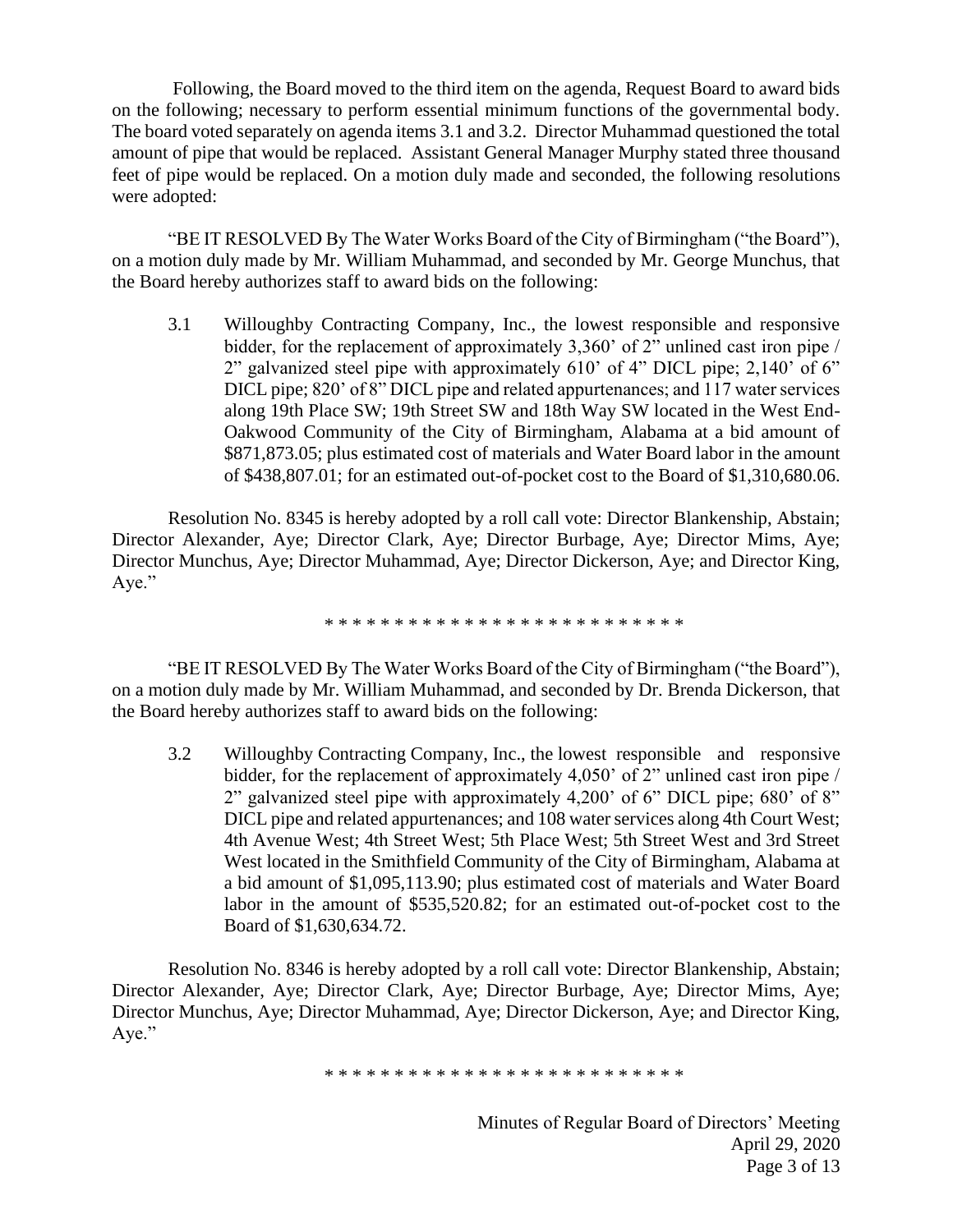Following, the Board moved to the fourth item on the agenda, Request Board to adopt a resolution to repost the following two Board positions as named below with their respective grade levels; necessary to perform essential minimum functions of the governmental body, as recommended by the Human Resources Committee. Director Blankenship requested members of the Human Resources Committee vote to recommend the item to the Board for approval. Director Dickerson stated she is ready to move forward with hiring these positions because a year has been spent working on these positions. Director Blankenship stated he would like to add that the years of experience be left up to the Board's discretion once they have reviewed the candidates. The Human Resources Committee then voted and unanimously recommended the item to the Board for approval. Next, Director Dickerson made a motion to approve the item and Director Clark seconded the motion. Director Muhammad stated the grade level of the Corporate Governance Specialist is too low and he would like the Board Administrator to have an assistant and not a secretary. On a motion duly made and seconded, the following resolutions were adopted:

"BE IT RESOLVED By The Water Works Board of the City of Birmingham ("the Board"), on a motion duly made by Dr. Brenda Dickerson and seconded by Ms. Deborah Clark, that the Board hereby adopts a resolution to repost the following two Board positions as named below with their respective grade levels; necessary to perform essential minimum functions of the governmental body, as recommended by the Human Resources Committee:

- 4.1 Board Administrator Grade Level 45
- 4.2 Corporate Governance Specialist Grade Level 15

4.3 To enter into agreement with POLIHIRE: 1) to repost the Board Administrator-Grade Level 45 and the Corporate Governance Specialist-Grade Level 15 positions on BWWB (www.BWWB.org) and POLIHIRE websites (www.polihire.com); 2) to receive all applications/resumes to a unique email address; 3) to acknowledge all applicants; 4) to receive inquiries from applicants; for both positions, at a cost not to exceed \$6,000.00; and to authorize the General Manager to execute said agreement.

Resolution No. 8347 is hereby adopted by a roll call vote: Director Blankenship, Aye; Director Alexander, Aye; Director Clark, Aye; Director Burbage, No; Director Mims, Aye; Director Munchus, Aye; Director Muhammad, Aye; Director Dickerson, Aye; and Director King, Aye."

\* \* \* \* \* \* \* \* \* \* \* \* \* \* \* \* \* \* \* \* \* \* \* \* \* \*

Following, the Board moved to the fifth item on the agenda, Request Board to approve the election provisions of the Coronavirus Aide, Relief, and Economic Security (CARES) Act, as an amendment to the Nationwide 457 Deferred Compensation Contract, which allows employees special access to their account balances as a result of the impact of COVID-19, effective May 1, 2020; necessary to perform essential minimum functions of the governmental body, as recommended by the Human Resources Committee. Director Blankenship stated he would like for the Board to examine the authority it grants with certain types of contracts. On a motion duly made and seconded, the following resolution was adopted: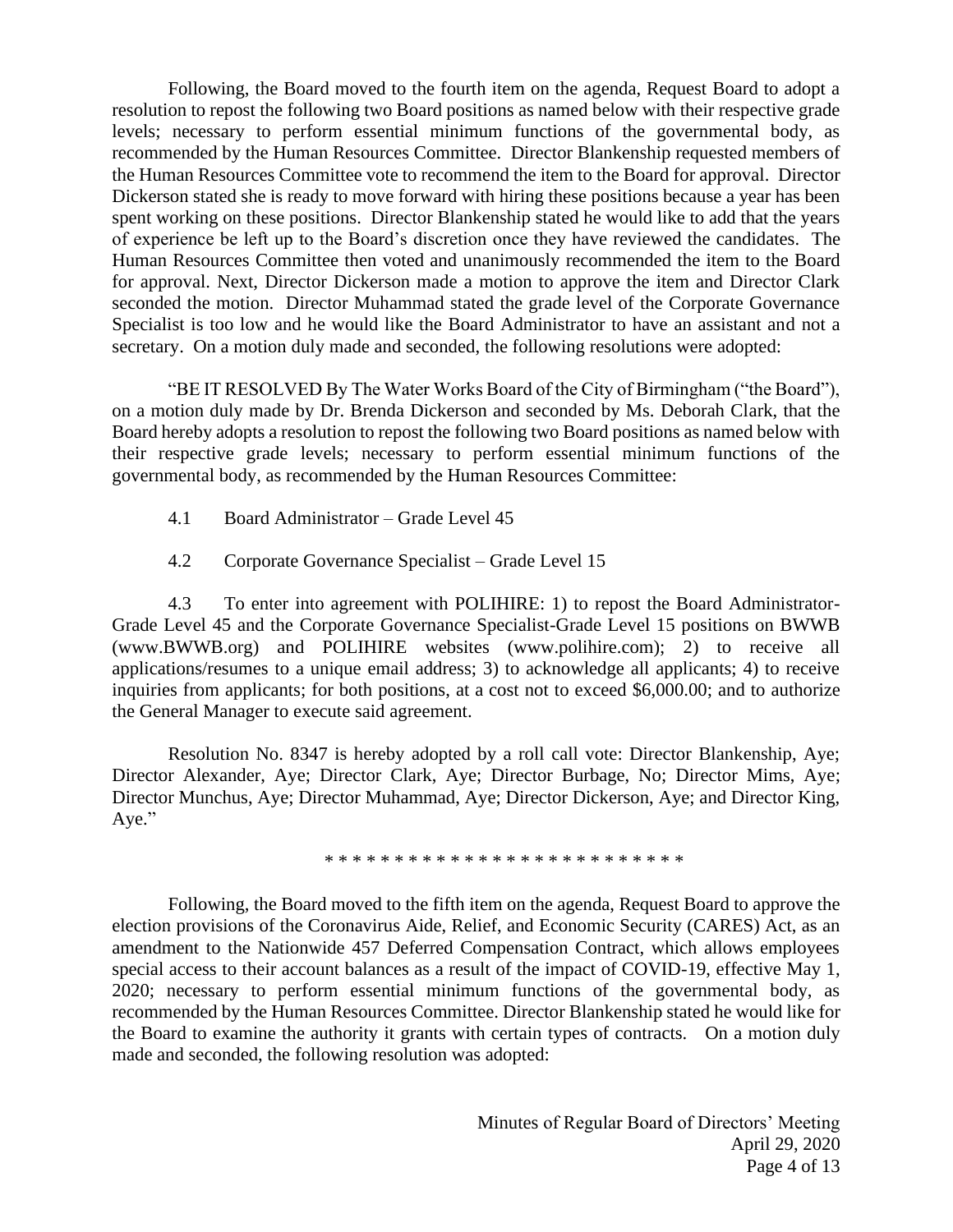"BE IT RESOLVED By The Water Works Board of the City of Birmingham ("the Board"), on a motion duly made by Dr. Brenda Dickerson and seconded by Mr. William Muhammad, that the Board hereby approves the election provisions of the Coronavirus Aide, Relief, and Economic Security (CARES) Act, as an amendment to the Nationwide 457 Deferred Compensation Contract, which allows employees special access to their account balances as a result of the impact of COVID-19, effective May 1, 2020; necessary to perform essential minimum functions of the governmental body, as recommended by the Human Resources Committee. Resolution No. 8348 is hereby adopted by a roll call vote: Director Blankenship, Aye; Director Alexander, Aye; Director Clark, Aye; Director Burbage, Aye; Director Mims, Aye; Director Munchus, Aye; Director Muhammad, Aye; Director Dickerson, Aye; and Director King, Aye.

## \* \* \* \* \* \* \* \* \* \* \* \* \* \* \* \* \* \* \* \* \* \* \* \* \* \*

Following, the Board moved to the sixth item on the agenda, Request Board to approve the election provisions of the Coronavirus Aide, Relief, and Economic Security (CARES) Act, as an amendment to the AXA Equitable 457 Deferred Compensation Contract, which allows employees special access to their account balances as a result of the impact of COVID-19, effective May 1, 2020; necessary to perform essential minimum functions of the governmental body, as recommended by the Human Resources Committee. On a motion duly made and seconded, the following resolution was adopted:

"BE IT RESOLVED By The Water Works Board of the City of Birmingham ("the Board"), on a motion duly made by Dr. Brenda Dickerson and seconded by Mr. George Munchus, that the Board hereby approves the election provisions of the Coronavirus Aide, Relief, and Economic Security (CARES) Act, as an amendment to the AXA Equitable 457 Deferred Compensation Contract, which allows employees special access to their account balances as a result of the impact of COVID-19, effective May 1, 2020; necessary to perform essential minimum functions of the governmental body, as recommended by the Human Resources Committee. Resolution No. 8349 is hereby adopted by a roll call vote: Director Blankenship, Aye; Director Alexander, Aye; Director Clark, Aye; Director Burbage, Aye; Director Mims, Aye; Director Munchus, Aye; Director Muhammad, Aye; Director Dickerson, Aye; and Director King, Aye.

\* \* \* \* \* \* \* \* \* \* \* \* \* \* \* \* \* \* \* \* \* \* \* \* \* \*

Following, the Board moved to the seventh item on the agenda, Request Board to adopt a resolution stating no search firms be engaged without authorization of the Board; necessary to perform essential minimum functions of the governmental body, as recommended by the Human Resources Committee. The General Manager indicated this would not affect the three agreements that the Board currently has with POLIHIRE. On a motion duly made and seconded, the following resolution was adopted:

"BE IT RESOLVED By The Water Works Board of the City of Birmingham ("the Board"), on a motion duly made by Dr. Brenda Dickerson and seconded by Dr. George Munchus, that the Board hereby adopts a resolution stating no search firms be engaged without authorization of the Board; necessary to perform essential minimum functions of the governmental body, as recommended by the Human Resources Committee. Resolution No. 8350 is hereby adopted by a roll call vote: Director Blankenship, Aye; Director Alexander, Aye; Director Clark, Abstain;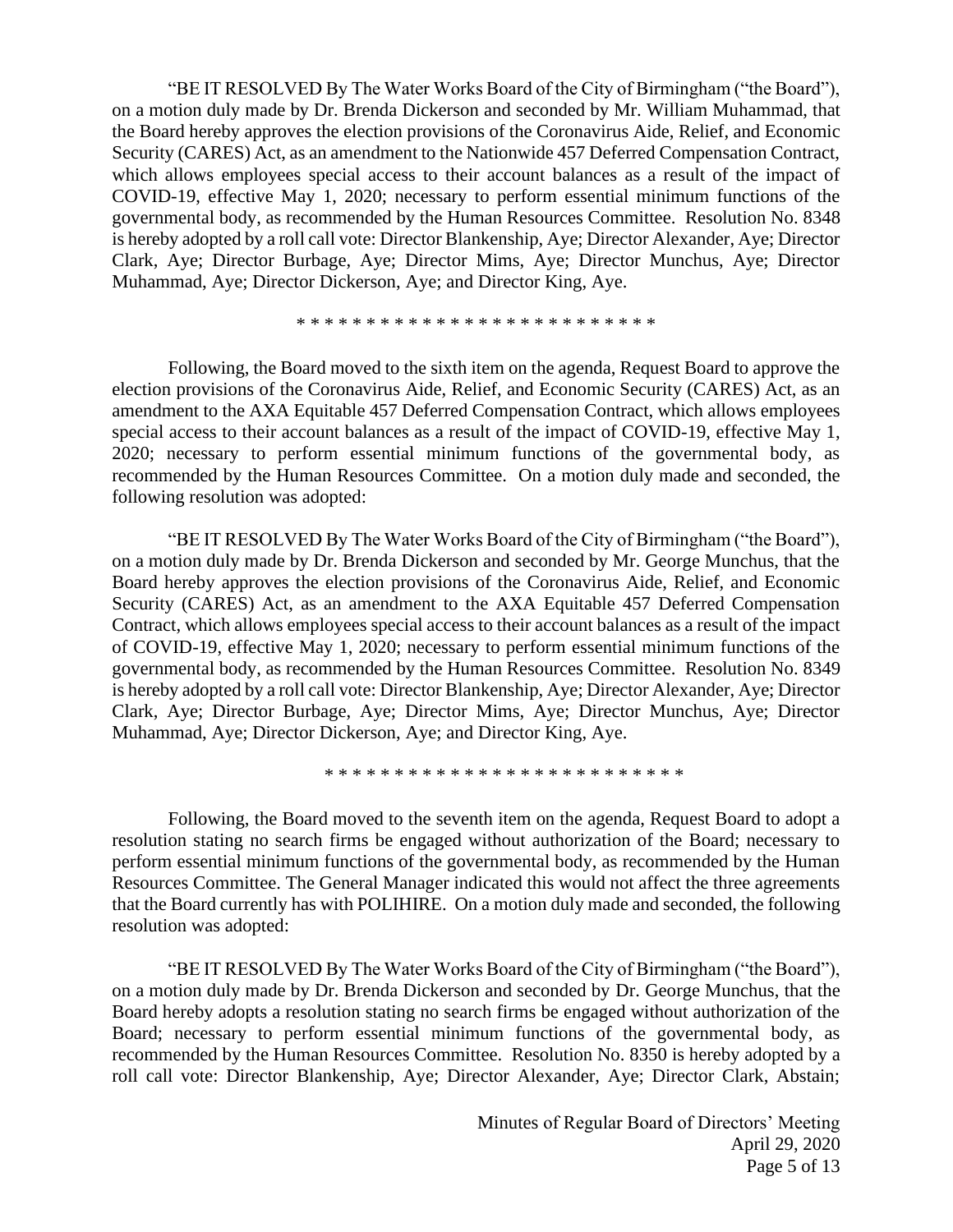Director Burbage, Aye; Director Mims, Aye; Director Munchus, Aye; Director Muhammad, Aye; Director Dickerson, Aye; and Director King, Aye."

\* \* \* \* \* \* \* \* \* \* \* \* \* \* \* \* \* \* \* \* \* \* \* \* \* \*

Following, the Board moved to the eighth item on the agenda, Request Board to hear division reports. Assistant General Manager Iris Fisher presented the report for the Finance and Administration Division. Ms. Fisher stated the report is as of March 2020. She reported on the number of customers stating there was an increase of 358 customers. She gave an overview of the balance sheet indicating BWWB has \$1.2 billion in assets; the operating net revenue available for debt service and paygo is over budget by \$1.8 million; expenses were over budget \$524,000.00, indicating the numbers for March were impacted by COVID-19; and net revenue over expenses is over budget \$1.3 million. She stated year-to-date net operating revenue is \$143,000.00 under budget and net revenue is \$890,000.00 over budget. Ms. Fisher then gave an overview of the fees for Jefferson County for the first quarter of 2020. BWWB billed Jefferson County \$3.1 million for the first quarter of 2020. Director Dickerson questioned why is there a variance in the months. Ms. Fisher stated it is based on the actual amount billed each month. She stated she would research amounts billed historically. The General Manager stated there is less consumption in cooler months. Ms. Fisher then gave an overview of the numbers for Jefferson County Sewer indicating BWWB has collected more than it has billed. She then gave an overview of the Large O & M variances indicating employee health costs are \$500,000.00 under budget due to no large claims; Distribution mains are \$123,000.00 over budget due to line locating costs have increased on contractor charges; paving costs are \$425,000.00 under budget year-to-date; power costs are \$41,000.00 under budget and chemical costs are \$142,000.00 over budget; and labor costs are \$426,000.00 over budget. Costs will continue to be monitored. Director Dickerson requested a report on the number of employees who received overtime versus overtime premium labor by department.

The discussion included informing the board of the number of active customers; Jefferson County Sewer billing; operating net revenue; reserve funds; historically underutilized business participation; capital improvement program; distribution system; raw and finished water pumpage; cumulative rainfall; storage at BWWB's lakes; power and chemical costs; BWWB's key areas of focus; key projects for FY 2020; and strategic planning. Ms. Fisher stated she would provide the report by May 6, 2020. Ms. Fisher then gave an overview of the non-cash items, reserves and investments. She indicated there was \$126 million in the bank at the end of March 2020. She then gave an overview of the reserve fund. Director Blankenship questioned what will be spent in capital dollars for the next four months. Ms. Fisher responded old money previously required in reserve would be used to cover capital expenditures. The General Manager stated \$11 million was spent and this money is what is left of the release of the reserve funds. Ms. Fisher then gave an overview of the reserve fund summary indicating paygo was \$32.9 million. Director Muhammad questioned where the money from the capital reserve fund come from. Ms. Fisher responded that money is 25 percent of the capital plan and stated that money is reserved to meet financial goals and policies. Director Muhammad questioned whether that policy has always been in place. The General Manager stated the percentage has changed over the years based on the Rate Stabilization Equalization (RSE). Ms. Fisher gave an overview of the paygo and bond proceeds. She indicated at the end of December 2020, there will \$140 million on hand with a paygo projection of \$59 million. She indicated these funds may be used if it is determined that the budget won't be met. She stated the goal is to have 70 percent of capital by 2025. Director Muhammad questioned if

> Minutes of Regular Board of Directors' Meeting April 29, 2020 Page 6 of 13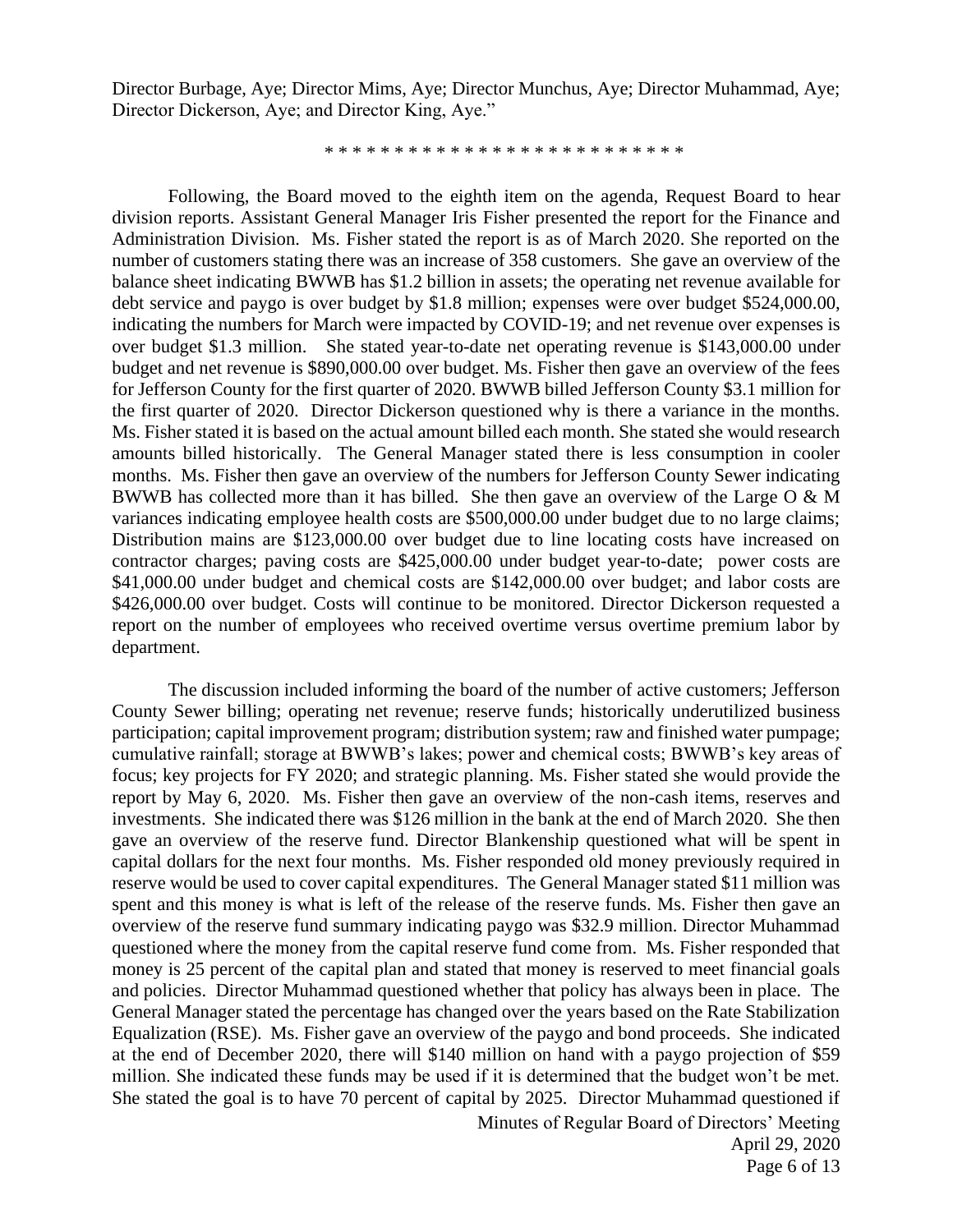the \$59 million is met, how much would the paygo percentage represent of capital. Ms. Fisher responded that it would exceed 70 percent. Mr. Muhammad stated that is aggressive and that is one place to look at to take care of deficits. Director Blankenship questioned as the reserves continue to grow whether this would put the Board in a position to reduce debt. The General Manager responded it is an extensive process to reduce debt. He stated use of paygo would be increased to fund capital and it would aid in increasing the bond rating. Director Muhammad stated the goal is to hold the  $O & M$  budget to 2 percent. Ms. Fisher then gave an overview of the Historically Underutilized Businesses (HUB) participation and stated year-to-date it's at 34.46 percent or \$506,000.00 for consultants. Director Blankenship asked for the amount of BWWB's HUB participation. Ms. Fisher stated \$2.2 million was spent with vendors or 18.84 percent yearto-date. Director Dickerson requested a list of HUB suppliers and vendors. Ms. Fisher stated she would provide a list to the Board. Director Muhammad stated the participation seems to be "stuck" at 20 percent and he believes the suppliers are skewing the numbers. Ms. Fisher then gave an overview of the workforce and stated there were 652 employees. Director Dickerson questioned whether there were any vacant positions. Ms. Fisher stated there could be close to 34 positions, but it does include part time positions. Director Muhammad questioned the amount of money the vacant positions represent to. Ms. Fisher stated approximately \$3.5 million which would include benefits. Director Munchus questioned what the percentage for benefits is. Ms. Fisher responded 45 percent. A discussion then ensued. Director Dickerson requested a list of salaries. The General Manager stated he would provide a list of wages to the Board for 2019.

Subsequently, Ms. Fisher gave an overview of HomeServe and stated BWWB received \$60,000.00 in commission for March 2020. Director Muhammad stated 25,000 customers purchased a policy from HomeServe and BWWB could do much better with the participation. He indicated BWWB has a contract that gives them control over three states; Alabama, Mississippi and Louisiana. Director Munchus stated employees have to help market HomeServe. Director Clark stated HomeServe indicated they would help market the program and staff should follow up with them. Director Blankenship questioned what other non-water revenue plans there are. The General Manager stated there are plans to work with consecutive systems as a consultant. Next, Ms. Fisher then gave an overview of HUB participation as of March 31, 2020. She gave an overview of HUBs by category. Director Dickerson questioned who unclassified vendors are. The General Manager responded unclassified vendors are subcontractors vendors use for System Development. Director Muhammad stated Birmingham Construction Industry Authority needs to step up and help with this. He stated they can't be held responsible for this because there needs to be a better contract with them. Director Clark stated it is for BCIA to present to the Board their capabilities, the Board does not need to approach them. Ms. Fisher then gave an overview of the classification of HUBs by ethnic group. A discussion then ensued. Director Clark stated she has met with Michael Bell, BCIA and expressed her concerns.

Subsequently, Ms. Fisher then presented the division report for 2019. She gave an overview of the number of active customers; balance sheet; and stated operating net revenue was over \$6.7 million; however, expenses were over \$3 million. She stated Jefferson County fees were \$14 million in 2019. Director Dickerson stated the Board needs to know how much was charged off and what was collected. The General Manager stated 1.3 percent less is collected of what is billed. Director Blankenship questioned whether BWWB gets paid prior to receiving money from Jefferson County. Ms. Fisher stated based on the agreement with Jefferson County, BWWB projected it would collect less than what was billed by about 2 percent. She indicated the fees to collect were increased to cover that gap. She stated this puts BWWB in a good position. The

> Minutes of Regular Board of Directors' Meeting April 29, 2020 Page 7 of 13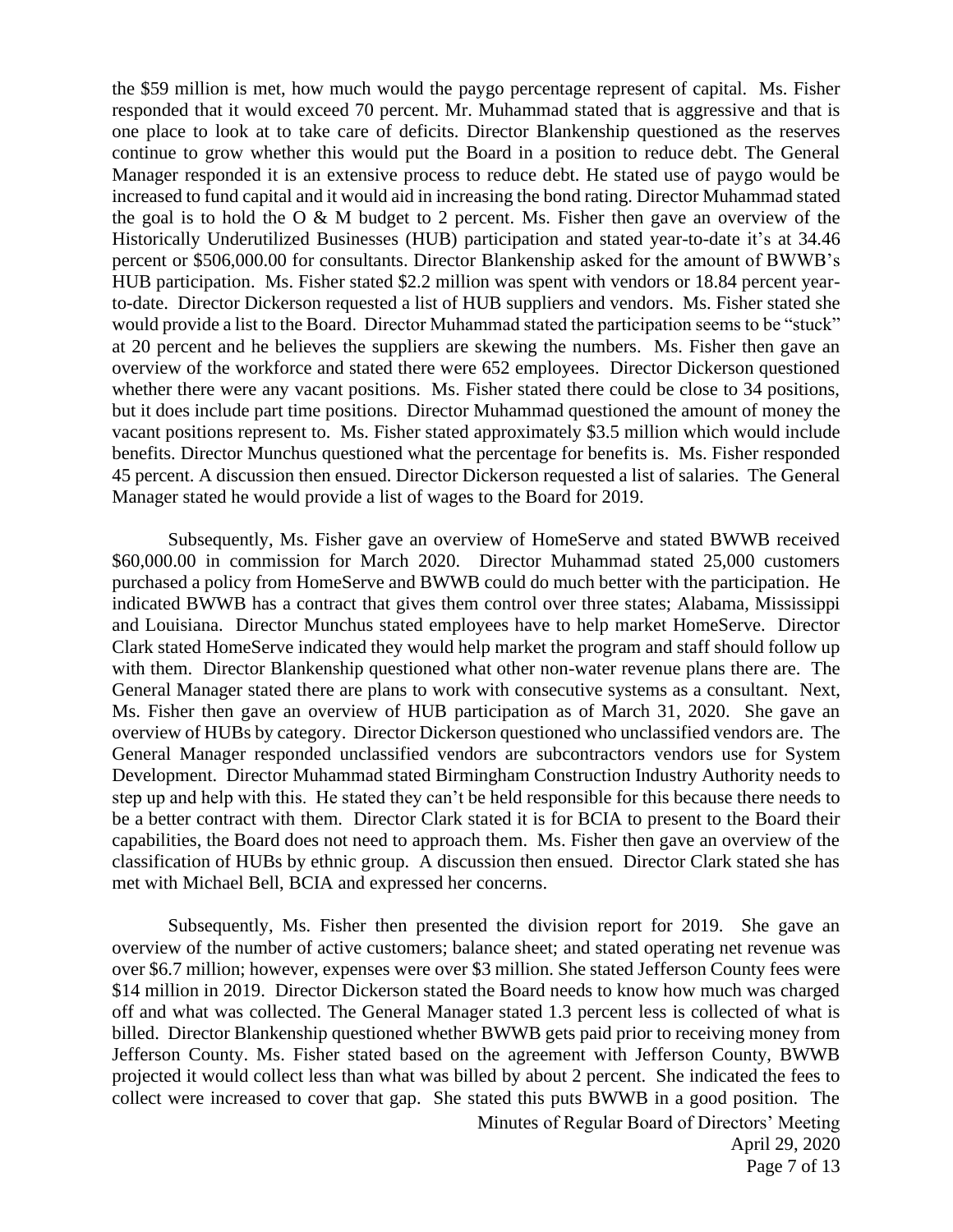General Manager indicated staff is watching this to make sure BWWB doesn't get upside down. Director Blankenship questioned when does the contract expire with Jefferson County. Director Muhammad stated there is already a resolution to renegotiate to pay Jefferson County what is collected. Board Attorney Mark Parnell stated the contract with Jefferson County is for five years. A discussion then ensued. Ms. Fisher then gave an overview of O & M variances. Director Dickerson requested a report on labor and overtime costs by department. Director Blankenship questioned what a false call out is. Assistant General Manager Derrick Murphy stated a false call out is when a customer contacts BWWB regarding a leak that isn't a leak, meaning there is no work to be done. He stated it could be ground water or another utility's responsibility. Director Blankenship questioned whether the costs for false call outs shift to a contractor. Mr. Murphy stated BWWB has to stay with its processes and limit exposure, therefore, they have to respond to these calls. Ms. Fisher then gave an overview of reserve and paygo investments, which were \$132.7 million; the reserve fund summary; paygo and bond proceeds; HUB participation summary; and HomeServe. She then gave a detailed report regarding HUB participation. She gave an overview of the classification of HUBs by groups and ethnicity. She stated the HUB percentage was 44.19 for consultants and 16.59 percent for suppliers. Next, the General Manager stated stress tests were done due to COVID-19 to have a projection of what BWWB's financial impact would be. He stated BWWB will apply for reimbursement of expenses related to COVID-19. He then gave an overview of stress test scenarios. He stated loss revenue could range from \$2 - \$11 million. He then gave a summary of debt service coverage scenarios. Director Dickerson questioned whether the total financial impact would be related to expenses being charged off. The General Manager responded no and stated it would become bad debt expense. He then gave an overview of the initial financial projections for 2020 versus the three stress test scenarios. He indicated \$34 million has been budgeted for paygo in 2020. He indicated BWWB is in good shape. Director Blankenship questioned whether there is an effort in place to contact the U. S. Congress to lobby for water systems. The General Manager stated a reasonable amount of expenses have been compiled. He stated the Association of Metropolitan Water Agencies (AMWA) provided a template letter that could be sent to help them local legislators to lobby to get reimbursed for COVID-19 related expenses. The General Manager gave an overview of the payroll tax credit. Director Munchus questioned whether BWWB has a federal lobbyist. The General Manager responded no and stated the American Water Works Association (AWWA) and AMWA lobby on behalf of BWWB, and they are paid to do that. Director Blankenship stated the Board can work on relationships in Washington, D.C. and stated he supports the General Manager's approach. He stated a lobbyist can be engaged but it would be a unique situation. The General Manager stated the letter would be sent to legislators that week.

Next, Assistant General Manager Derrick Murphy presented the Engineering & Maintenance Division report. Mr. Murphy gave an overview of the organization chart and he stated Matthew Pritchett replaced John Dansby as the Distribution Manager. Mr. Murphy then gave an overview of the pipeline work. He stated pipe that is 90 years old had to be replaced and it cannot keep getting repaired. He then gave an overview of the top eight expenditures: Shades Mountain Filter Plant improvements, replacement of distribution mains, maintenance and repairs to existing facilities, replacement of distributions services, meters and meter technologies, service line replacement, new distribution mains and hydrants, and repair/replace distribution hydrants and valves. Director Blankenship questioned what are the companies BWWB works with doing in the community. Mr. Murphy responded we don't know that completely, but we can ask them. Director Blankenship stated we can't make these companies do anything, but we can ask. Mr. Murphy gave an overview of the pipeline replacement program. He stated the projects must be completed on

Minutes of Regular Board of Directors' Meeting April 29, 2020 Page 8 of 13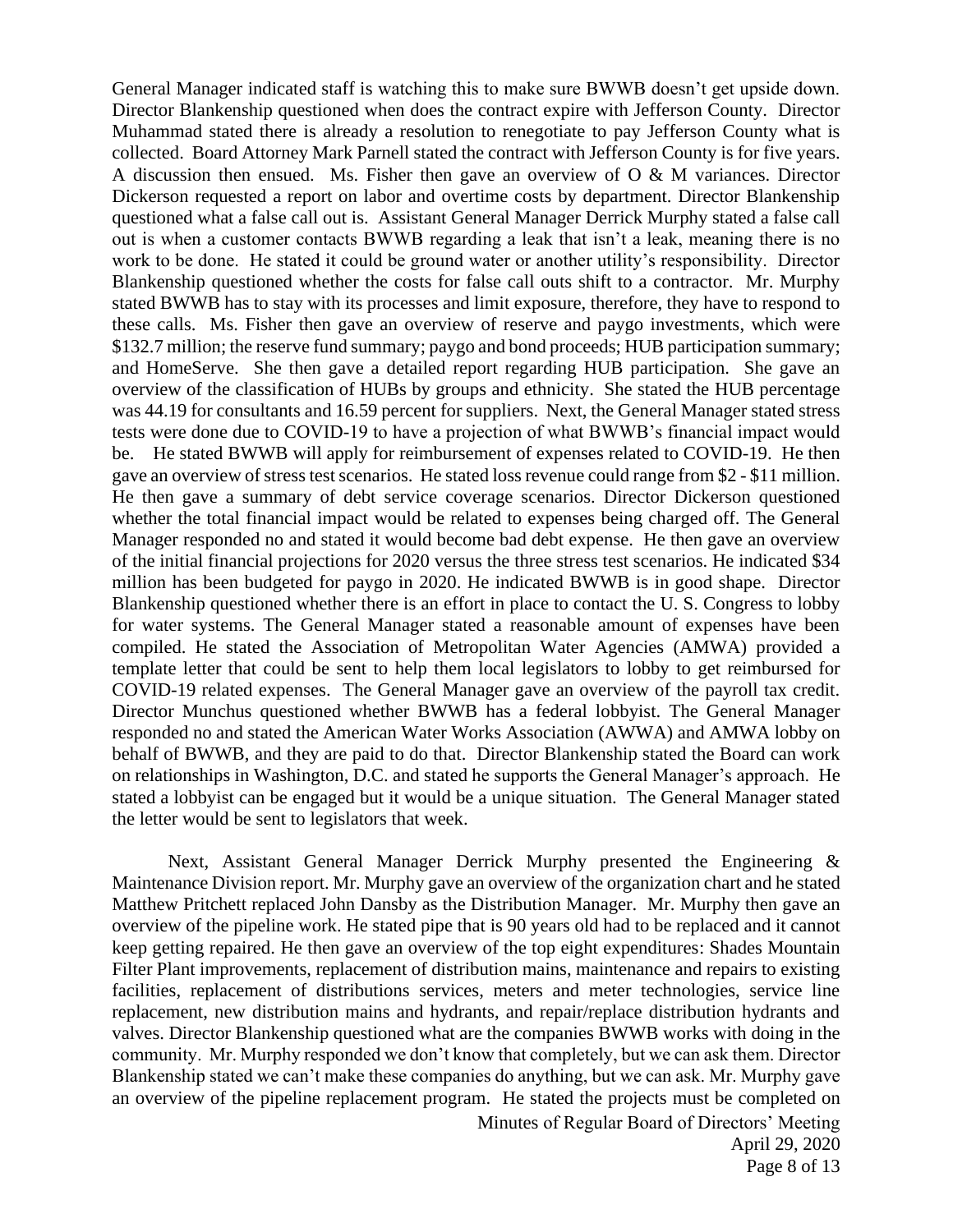time or they will affect the following budget year. He indicated the top three service areas for BWWB are Birmingham, Hoover and Vestavia. He then gave an overview of leak orders. He then gave an overview of upcoming presentations for the division. He then showed photos regarding pipe replacement projects.

Next, Assistant General Manager Jeffrey Thompson presented the Operations & Technical Services Division report. Mr. Thompson gave an overview of the finished and raw water pumpage. He stated the finished water for 2019 was 9 billion gallons and year-to-date is 9 billion gallons for 2020. He stated raw water for 2019 was 10 billion gallons and year-to-date is 10 billion gallons for 2020. He stated the rainfall is far above average and Inland and Purdy lakes are completely full. He gave an overview of raw water usage for industrial customers and stated production is currently down for the year, so the numbers are projected to be low for 2020. He indicated U. S. Steel is also experiencing low production. He gave an overview of power and chemical costs. He stated power costs are currently under budget and chemical costs are over budget. He gave an overview of water resources and stated 11 billion gallons have been delivered this quarter. He then gave an overview of Industrial and Commercial Accounts Departments' accomplishments for the first quarter of 2020. Director Clark questioned whether residents are charged for boat slips at Inland Lake. Mr. Thompson responded yes and stated BWWB collects \$2,500.00 every weekend from non-residents. Director Clark questioned whether residents pay monthly or annually for the slips. Mr. Thompson stated he would research it and provide an answer. Chairman Mims stated it is an annual contract and stated the residents pay rent on rented land. Mr. Parnell stated the residents don't rent the lots; they have a license agreement that predates BWWB owning Inland Lake. He stated there is a companion license that goes with the boat slips. He stated he believes the license is approximately \$2,000.00 per year now; however, when BWWB took over it was \$250.00 per year. He indicated there is an accelerator clause in the agreement. Director Clark requested Mr. Thompson to provide the information regarding the boat slips. Mr. Thompson stated he would provide the information. He then gave an overview of how the Division is addressing COVID-19 issues. He stated a raw water steam plant was implemented for the University of Alabama at Birmingham. Director Blankenship stated he would like a more detailed presentation on the Industrial and Commercial Accounts Department. Mr. Thompson then gave an overview of the Security, and EnviroLab, Departments.

Next, the General Manager presented his report. He gave an overview of key areas of focus for 2020. He stated BWWB has responded well to the COVID-19 crisis. He stated a schedule is currently being prepared to begin the strategic planning process. He indicated staff is monitoring operating costs, especially due to COVID-19, and stated the projected amount for paygo this year may not be collected. He stated the fire hydrant fees need to be reviewed as soon as possible because the rates would go into effect October 1, 2020. He indicated the municipalities would need to be given proper notice. The General Manager stated raw water rates need to be reviewed also. He stated staff is reviewing ways to improve the HUB program. He stated he and staff are meeting with municipalities to ensure open communication and to maintain relationships. He stated BWWB needs to continue and improve communication with its customers. He stated staff will continue to work on economic development. Director Muhammad request the General Manager to get information from Raftelis regarding a program "Plumbers for People". The General Manager stated he would get the information. Director Muhammad stated the EnviroLab needs to be renovated now and it does not need to be delayed any longer. The General Manager stated employee leadership development is a priority. He then gave an overview of other priorities management is looking at. Director Dickerson suggested adding employee satisfaction to the list

> Minutes of Regular Board of Directors' Meeting April 29, 2020 Page 9 of 13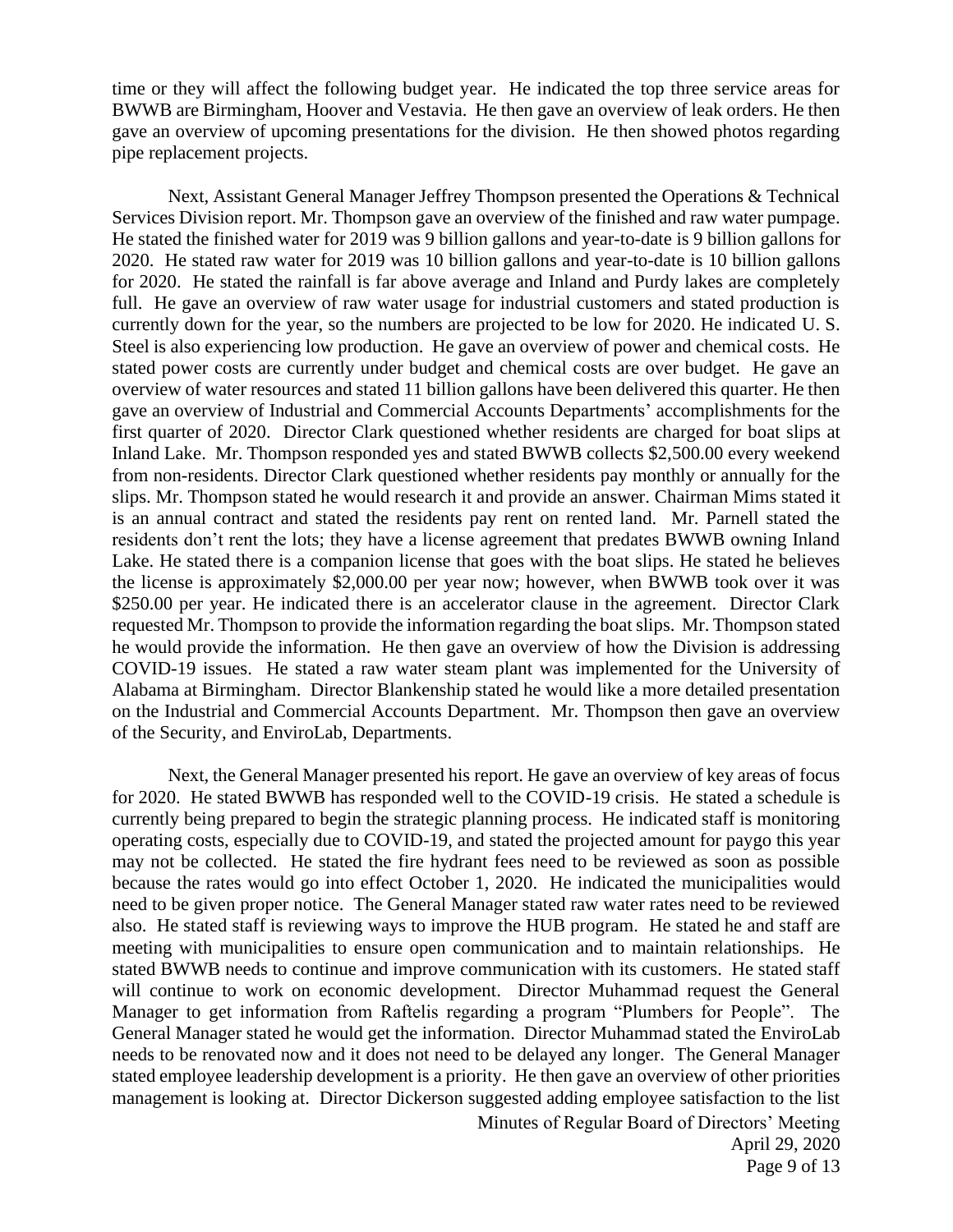of priorities. The General Manager then gave an overview of items projected for the 2021 budget. Director Munchus questioned whether ARCADIS, U.S., Inc. is involved with BWWB Security and the General Manager responded yes.

Following, the Board moved to the ninth item on the agenda, New Business. Director Blankenship requested a copy of the conservation agreement from Mr. Parnell. He stated the Human Resources Committee would compile a timeline regarding hiring positions and provide that information to the Board. He stated there is a meeting that he and Chairman Mims will have to participate in that he feels will require legal representation. He stated he would like to seek outside counsel, at a rate commensurate to what the Board's attorneys are currently being paid, to attend that meeting. He then made a motion requesting the Board to approve separate counsel to represent Chairman Mims and him at their meeting and Director Muhammad seconded the motion. Director Burbage questioned what the meeting is about. Director Blankenship stated they have been requested to attend a meeting that may involve legal issues. Mr. Parnell stated the State of Alabama Attorney General's Office has requested to meet with Chairman Mims and Director Blankenship. He indicated he was contacted by their office and he would attend the meeting as counsel to the Board. He stated he didn't think individual directors would need representation. Director Blankenship indicated he would like to have representation at the meeting. Director Muhammad stated he is upset because Olivia Martin deliberately interferes with the Board's operations. He stated she should meet with the entire Board and not individual directors. Mr. Parnell stated they try to have a good working relationship with the Attorney General's Office and we are honoring a request they've made. He stated the Board has been adversarial with the Attorney General's Office in the past. Director Blankenship stated he doesn't think the meeting is adversarial. Director Alexander stated the meeting could be made adversarial with directors attending with lawyers. Mr. Parnell indicated he did not say a director shouldn't have counsel present with them. He stated he would like to discuss the Board's history with the Attorney General's Office with Director Blankenship. Director Blankenship stated he would like to have that meeting. Mr. Parnell stated his firm along with Kelvin Howard are willing to meet with any of the directors to discuss any issue on which they are representing the Board. A discussion then ensued. On a motion duly made and seconded, the following resolution was adopted:

"BE IT RESOLVED By The Water Works Board of the City of Birmingham ("the Board"), on a motion duly made by Mr. Lucien Blankenship and seconded by Mr. William R. Muhammad, that the Board hereby approves separate counsel to attend a meeting with Chairman Ronald A. Mims and Director Lucien Blankenship at the State of Alabama's Attorney General's Office. Resolution No. 8351 is hereby adopted by a roll call vote: Director Alexander, No; Director Clark, Aye; Director Burbage, No; Director Mims, Aye; Director Munchus, Aye; Director Muhammad, Aye; Director Dickerson, Aye; Director King, Aye; and Director Blankenship, Aye; voting on April 29, 2020."

\* \* \* \* \* \* \* \* \* \* \* \* \* \* \* \* \* \* \* \* \* \* \* \* \* \*

Next, Director Alexander made a motion to approve payment of an invoice from Parnell Thompson, LLC and Director Muhammad seconded the motion. Director Burbage questioned whether the General Manager reviewed the bill. The General Manager stated he approved the invoice. Director Blankenship questioned under what basis was the invoice approved. The General Manager responded under the basis that it was necessary to perform essential minimum functions of the governmental body and they have assisted in day-to-day operations. Director

> Minutes of Regular Board of Directors' Meeting April 29, 2020 Page 10 of 13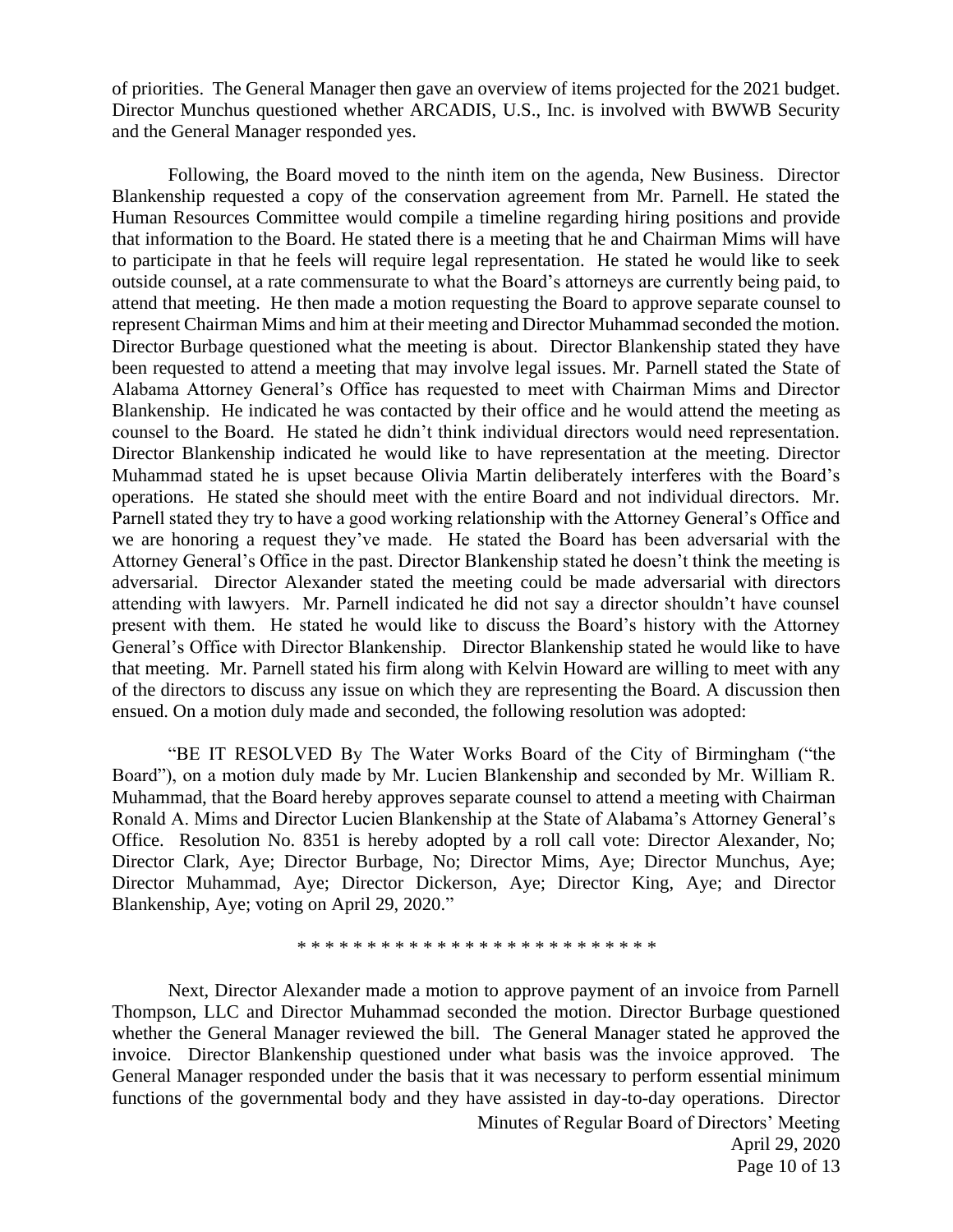Blankenship stated the Board decides what essential services are. Director Dickerson questioned the amount of the invoice. Mr. Parnell stated their invoice for March 2020 is \$85,635.00. Director Muhammad stated the Board has not seen the invoice; therefore, they can't vote on the invoice. He indicated he agrees with Chairman Mims regarding items being taken off the agenda. Director Burbage stated the Board depends on staff to review invoices and suggested the item be approved. A discussion then ensued. On a motion duly made and seconded, the item failed by a roll call vote of 4-4-1. Director King stated the Chairman sets the agenda and since he has been on the Board the custom has been that the other directors are not involved with setting the agenda. He believes that the Chairman position be respected. He stated if the directors follow the custom, he believes problems can be avoided. Director Blankenship stated he believes every director has a privilege when it comes to the agenda.

Next, Director Dickerson requested the General Manager to research employees not receiving their correct pay relative to the pension calculations for three pay periods. She stated she has been told employees are not being paid correctly. The General Manager stated staff had not had a chance to review the issue, but they would research it.

Next, Director Muhammad made a motion requesting the Board to engage attorney Emory Anthony, at the same rate of the Board's attorney's pay, and be used at the Board's discretion and Director Munchus seconded the motion. Director Clark questioned why Attorney Anthony would be engaged by the Board. Director Muhammad stated he is asking Chairman Mims and Director Blankenship to consider Mr. Anthony to attend the meeting with them. Director Blankenship stated he has separate counsel and he will consider Director Muhammad's request. Chairman Mims stated he would discuss this with Director Blankenship. A discussion then ensued. Director Blankenship stated a resolution had already passed giving him and Chairman Mims authorization to select their counsel. Director Alexander questioned whether Chairman Mims and Director Blankenship would each have their own attorney. Chairman Mims responded that he and Director Blankenship will use the same attorney. A discussion then ensued. Director Clark questioned Director Muhammad was he trying to hire another attorney for the Board and Director Muhammad responded yes. A discussion ensued. On a motion duly made and seconded, the following resolution was adopted:

"BE IT RESOLVED By The Water Works Board of the City of Birmingham ("the Board"), on a motion duly made by Mr. William R. Muhammad and seconded by Mr. George Munchus, that the Board hereby approves retaining Emory Anthony as an attorney for the Board of Directors, at the same rate of the Board's attorney's pay; and to be used at the Board's discretion. Resolution No. 8352 is hereby adopted by a roll call vote: Director Alexander, Aye; Director Clark, No; Director Burbage, No; Director Mims, Aye; Director Munchus, Aye; Director Muhammad, Aye; Director Dickerson, Aye; and Director Blankenship, Aye; voting on April 29, 2020."

\* \* \* \* \* \* \* \* \* \* \* \* \* \* \* \* \* \* \* \* \* \* \* \* \* \*

Next, Director Muhammad made a motion requesting the Board to consider engaging attorney Earl F. Hilliard, Jr. to be a lobbyist for the Board by representing the Board relative to the Coronavirus Aide, Relief, and Economic Security (CARES) Act in Washington, D.C. at a rate of \$7,5000.00 per month and Director Munchus seconded the motion. Director Clark questioned whether Director Muhammad is requesting Mr. Hilliard to work on behalf of the Board regarding

> Minutes of Regular Board of Directors' Meeting April 29, 2020 Page 11 of 13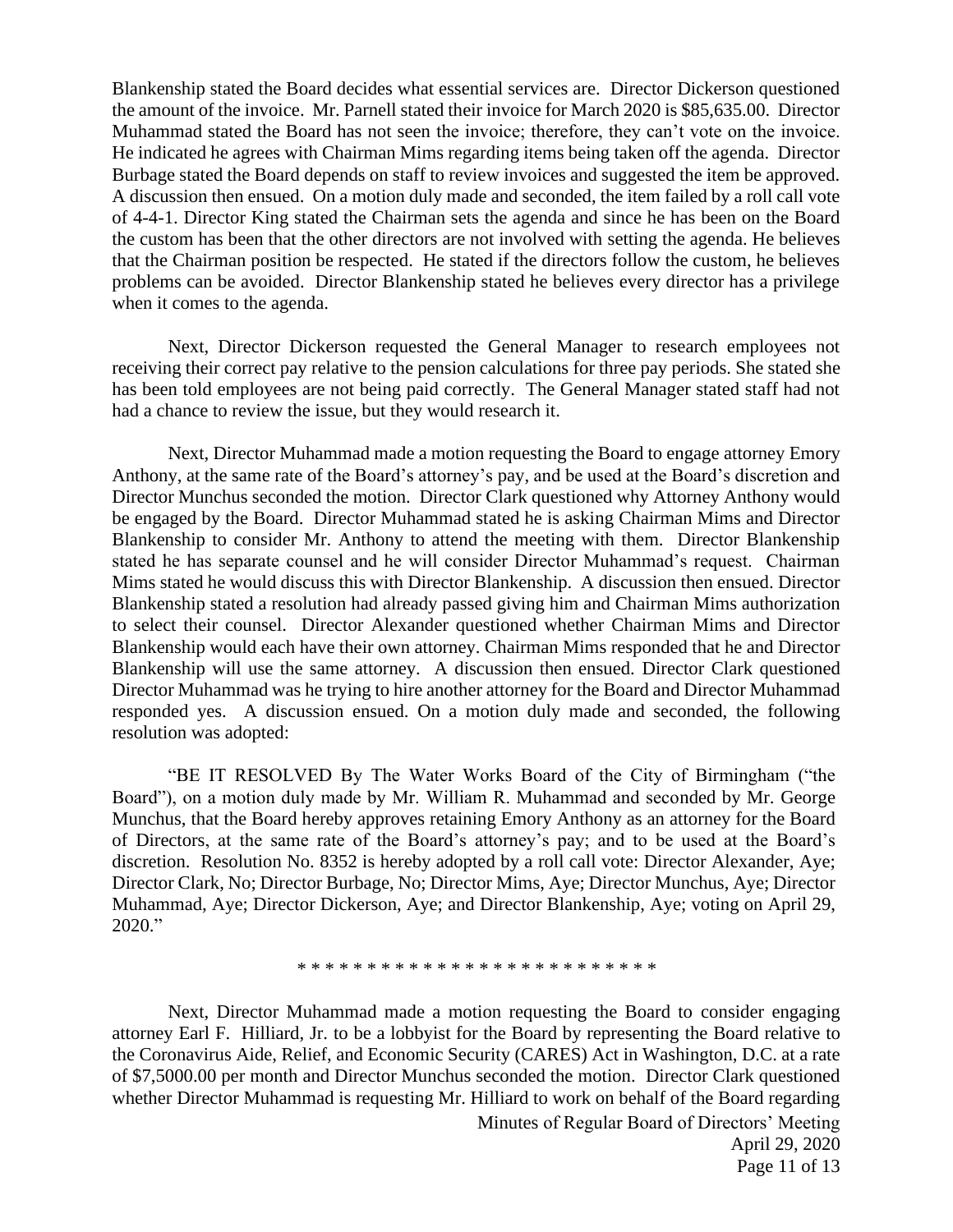the money for CARES in addition to the work being done with AMWA. Director Muhammad responded yes and stated Mr. Hilliard can use his contacts to help the Board. Director Clark stated the Board would need to meet with Mr. Hilliard first. A discussion then ensued. Director Blankenship suggested engaging Mr. Hilliard for 30 days because he doesn't feel comfortable engaging someone long term without a strategy. Director Munchus questioned whether the engagement could be until the end of 2020. Director Muhammad stated a monthly retainer is the request. Director Clark questioned whether the engagement would be for 30 days or until the end of 2020, Director Muhammad stated it would be a monthly retainer and every agreement can be ended with a 30-day notice; however, he does not believe a time limit should be set. Director Dickerson questioned whether Mr. Hilliard is currently doing this work and how long has he been out of the U.S. Congress and does he still have his contacts. A discussion then ensued. Director Blankenship then offered a substitute motion to engage Earl Hilliard to assist the General Manager. A discussion then ensued. On a motion duly made and seconded, the following resolution was adopted:

"BE IT RESOLVED By The Water Works Board of the City of Birmingham ("the Board"), on a motion duly made by Mr. William R. Muhammad and seconded by Mr. George Munchus, that the Board hereby approves and authorizes the General Manager and/or the Assistant General Manager to enter into a agreement with Earl F. Hilliard, Sr. to provide federal lobbyist services in securing COVID-19 funds, including funding provided under the Families First Coronavirus Response Act, which is included in the Cares Act, effective May 1, 2020 to December 31, 2020, in the amount of \$7,500.00 per month. Resolution No. 8353 is hereby adopted by a roll call vote: Director Alexander, No; Director Clark, Abstain; Director Burbage, No; Director Mims, Aye; Director Munchus, Aye; Director Muhammad, Aye; Director Dickerson, Aye; Director King, No; and Director Blankenship, Abstain; voting on April 29, 2020."

\* \* \* \* \* \* \* \* \* \* \* \* \* \* \* \* \* \* \* \* \* \* \* \* \* \*

Next, Director Muhammad made a motion for committee meetings to only be deliberated by members of that particular committee and Director Munchus seconded the motion. Director Munchus questioned whether deliberation would exclude other directors and the public. Director Muhammad responded he would make a substitution to include that language. A discussion then ensued. On a motion duly made and seconded, the item failed by a roll call vote of 4-3-1.

Following, Director Blankenship requested clarification regarding abstention voting. He stated he understands a "pass" vote to equal an abstention. He stated he believes that's basically a no vote. Board Attorney Mark Parnell responded by reading Section 13 of the Board's By-Laws. Director Muhammad then made a motion to adjourn the meeting.

Following, the General Manager stated there is a plan to reopen BWWB's office on Monday, May 4, 2020. He stated staff will follow guidelines set by the Alabama Governor Kay Ivey and Birmingham Mayor Randall Woodfin. Director Dickerson questioned whether this will end the overtime pay. The General Manager responded yes and stated employees will be paid their regular salary. Chairman Mims questioned whether all employees will be reporting to work on May 4, 2020. The General Manager responded yes and stated some employees will be teleworking. Director Clark questioned whether teleworkers would receive overtime pay. The General Manager responded no. Director Alexander stated the Board can use the Training Room

> Minutes of Regular Board of Directors' Meeting April 29, 2020 Page 12 of 13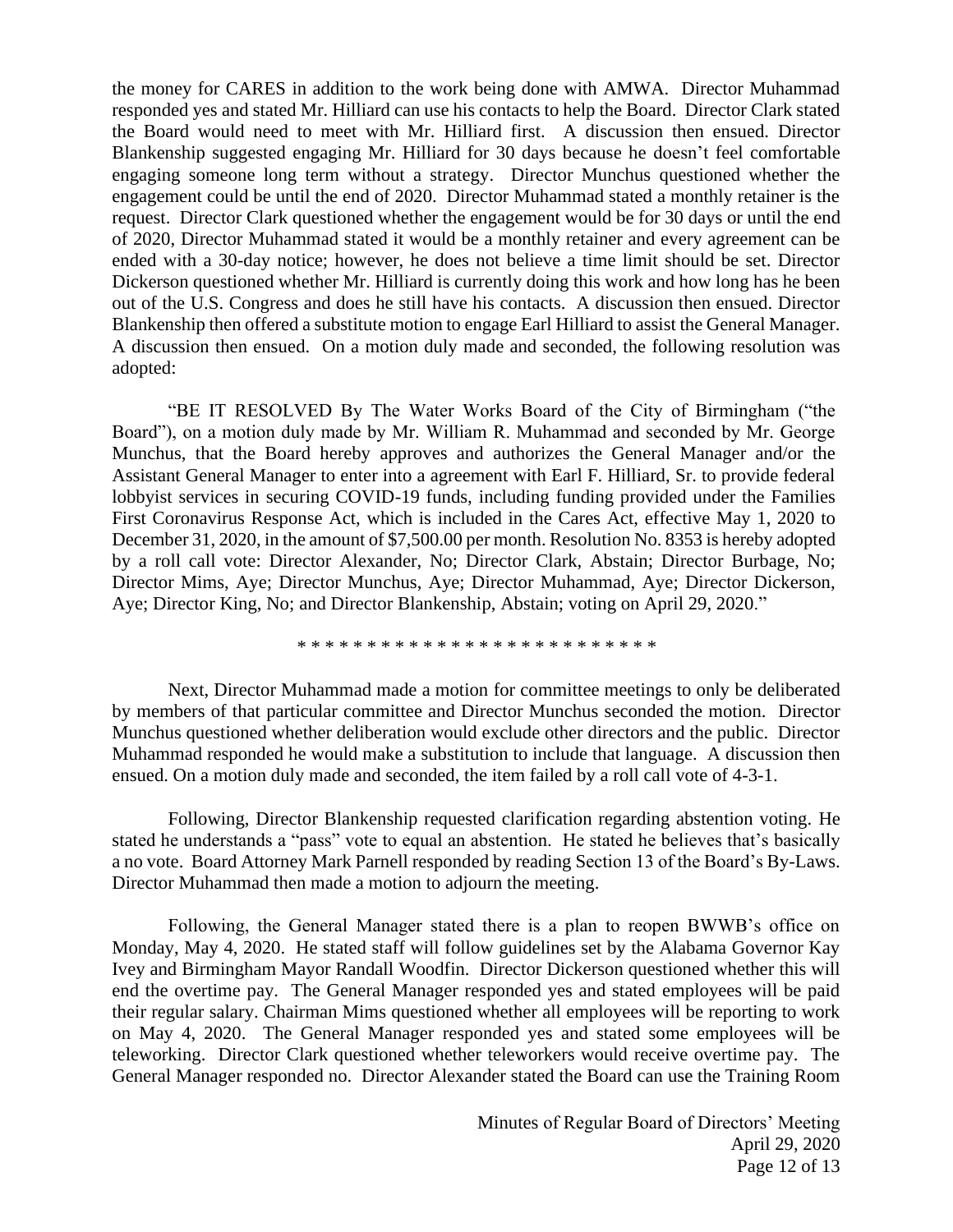for meetings. The General Manager stated due to the Governor Ivey's ordinance there can't be more than 10 people in a space.

Next, Chairman Mims called for the vote to adjourn the meeting. The motion was approved unanimously by a roll call vote.

Chairman Mims adjourned the meeting at 4:35 p.m.